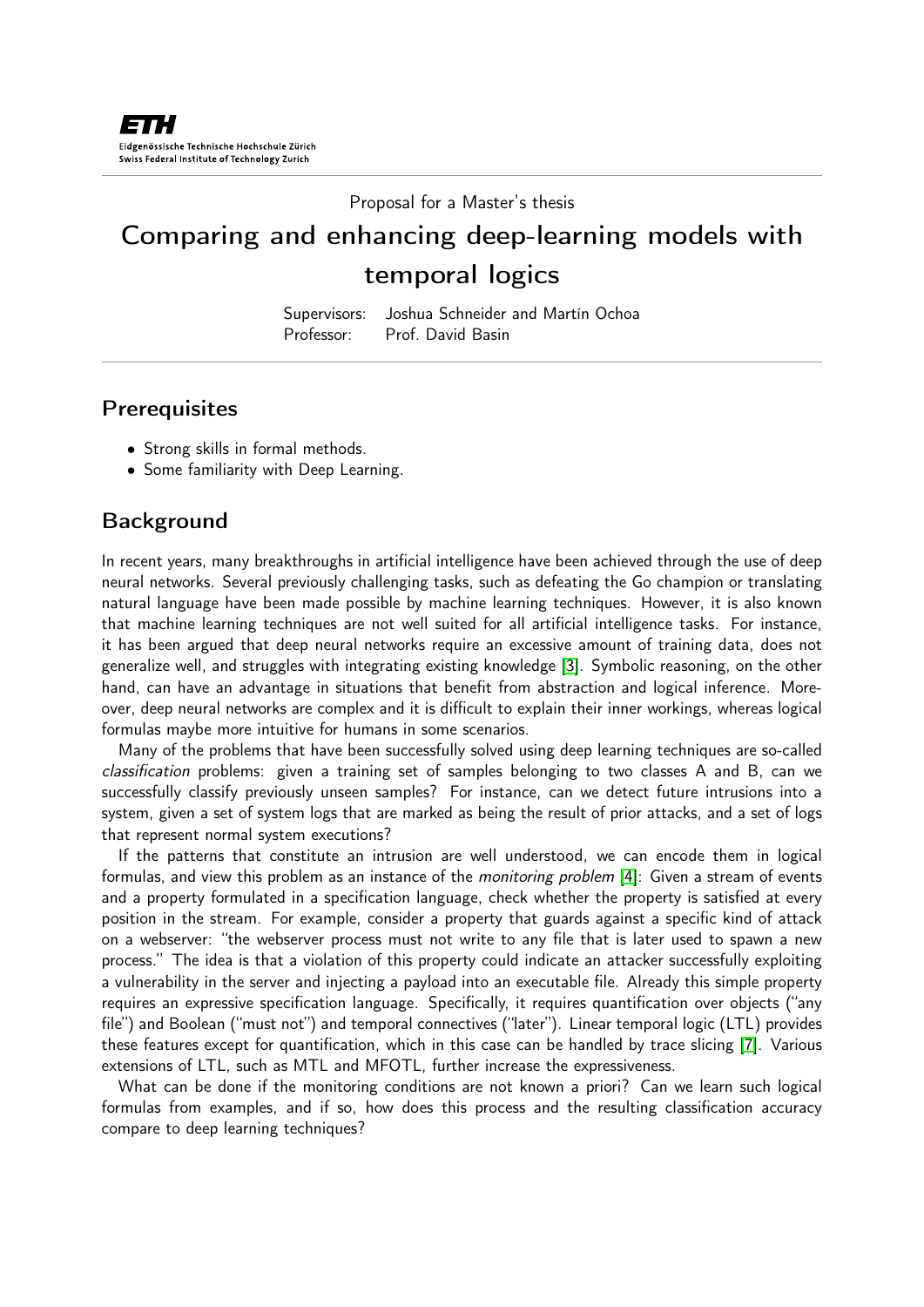For LTL, learning algorithms with strong guarantees have been developed [\[2,](#page-2-3) [5\]](#page-2-4). Given finite sets of positive and negative examples (which are finite event streams), they find a formula of minimal size that is consistent with all examples. These algorithms work by constructing a propositional formula  $\phi_n$  that tests the results of all LTL formulas of size n on the examples, starting with  $n = 1$ . Then they invoke an off-the-shelf SAT solver to find a satisfying assignment for  $\phi_n$ , from which the desired LTL formula is reconstructed. If  $\phi_n$  is unsatisfiable, the algorithm restarts with size  $n+1$ . Reference [\[5\]](#page-2-4) combines this approach with decision tree learning to improve the performance (at the cost of losing minimality).

The approach described above results in concise models and it works well even if only few examples are available. However, it is difficult to generalize the reduction to SAT to more expressive logics in a scalable manner. It is also not resilient to noisy training data, which is less of a concern for machine learning techniques.

## **Objective**

The objective of this thesis is to compare and enhance deep learning models with temporal logics. For this, it is necessary to understand work in learning LTL formulas and apply such work to case studies suggested in the literature and novel scenarios that involve classification of event streams. Then, compare the performance of obtained formulas against a solution involving neural networks. Finally suggest ways in which the two techniques could be use complementary to enhance either classification accuracy or interpretability.

#### Tasks

This project can be subdivided into the following tasks:

- 1. Familiarize yourself with the work in [\[2,](#page-2-3) [5\]](#page-2-4) and choose one of the two LTL learning algorithms.
- 2. Reproduce the behavior classification case study from [\[2\]](#page-2-3) using the chosen algorithm.
- 3. Apply the LTL learning technique in a novel classification scenario. One possibility is to infer sequential API contracts [\[6\]](#page-2-5) using open data sets, e.g. [\[8\]](#page-2-6).
- 4. Train ML models (e.g., LSTM neural networks as in the evaluation of [\[2\]](#page-2-3)) for each of the two scenarios and compare their classification accuracy with the learned LTL formulas.
- 5. Develop, implement, and evaluate a metamodel combining both approaches, or some other combination of deep learning and temporal logics.
- 6. (optional) Enrich the comparison by considering further case studies.
- 7. (optional) Develop an extension of these techniques to tackle MFOTL or other temporal logics. A possible starting point is [\[1\]](#page-2-7).
- 8. Write the final report and prepare the presentation.

#### **Deliverables**

The following deliverables are due at the end of the project: